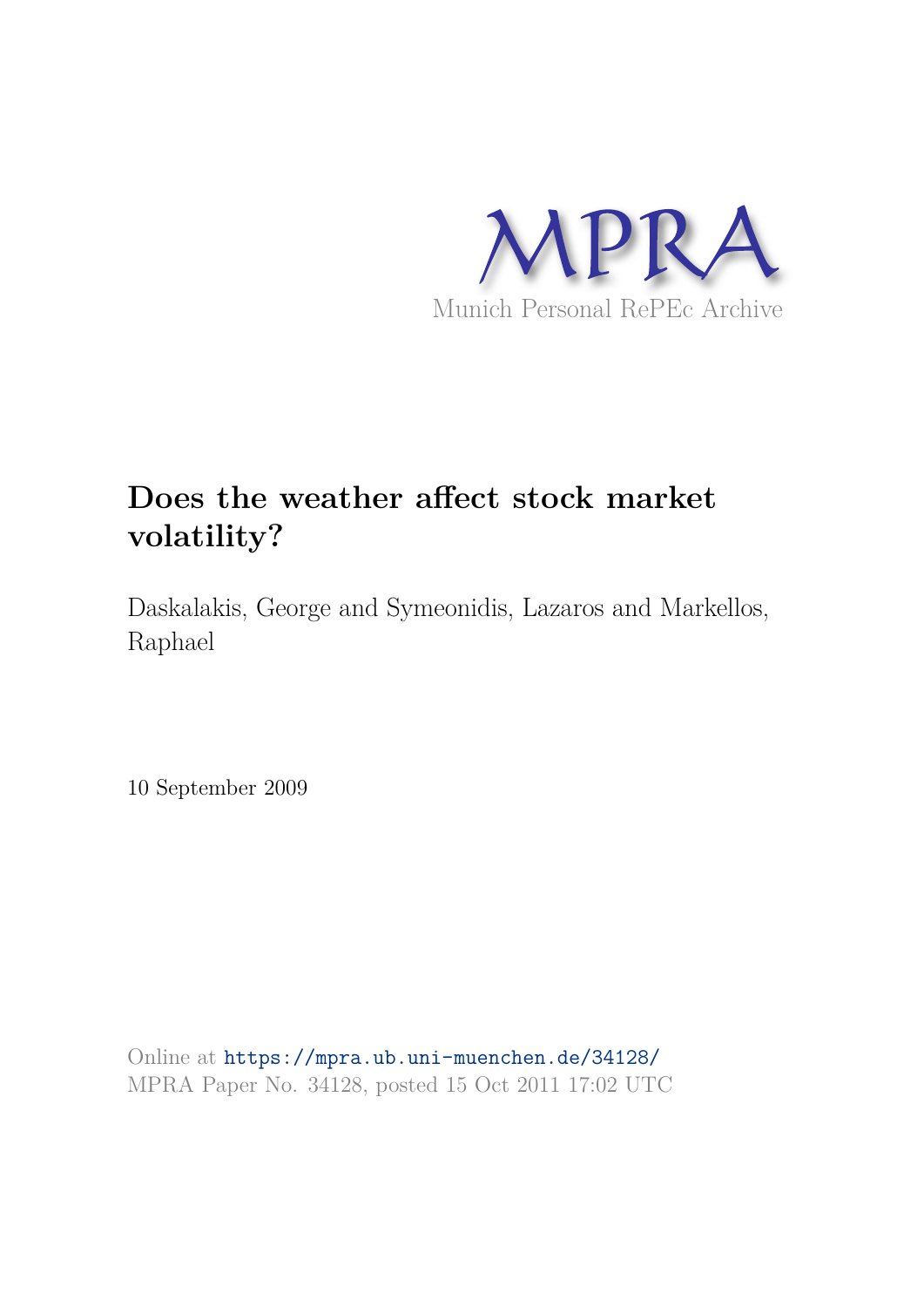# **Does the Weather Affect Stock Market Volatility?**

**Lazaros Symeonidis<sup>1</sup> , George Daskalakis<sup>2</sup> and Raphael N. Markellos<sup>3</sup>**,

<sup>1</sup>*ICMA Centre, Henley Business School, University of Reading, UK*  <sup>2</sup>*Norwich Business School, University of East Anglia, UK* 

<sup>3</sup>*Dept. of Management Science & Technology, Athens University of Economics and Business, Greece* 

*Finance Research Letters, Vol. 7, No. 4, pp. 214-223, 2010* 

**Abstract.** This paper investigates the empirical association between stock market volatility and investor mood-proxies related to the weather (cloudiness, temperature and precipitation) and the environment (nighttime length). Overall, our results suggest that cloudiness and length of nighttime are inversely related to historical, implied and realized measures of volatility. The strength of association seems to vary with the location of an exchange on Earth with respect to the equator. Weather deviations from seasonal norms and dummies representing extreme weather conditions do not offer additional explanatory power in our datasets.

### *JEL Classification*: G14, G32

-

*Keywords:* Stock market anomalies, Volatility, Sunshine effect, SAD effect, Behavioral Finance

<sup>\*</sup> Corresponding author: Associate Professor, Department of Management Science and Technology, Athens University of Economics and Business, Office 915, 47A Evelpidon Str., Athens, GR 113 62, Greece, Tel: 0030 210 820 3671, Fax: 0030 210 882 8078, markel@aueb.gr. Visiting Research Fellow, Centre for Research in International Economics and Finance (CIFER), Department of Economics, Loughborough University, UK.

Acknowledgements: We would like to thank Mark Kamstra, David Hirshleifer and an anonymous referee for providing us with valuable comments and suggestions which significantly improved the final version of the paper. We assume responsibility for any remaining errors.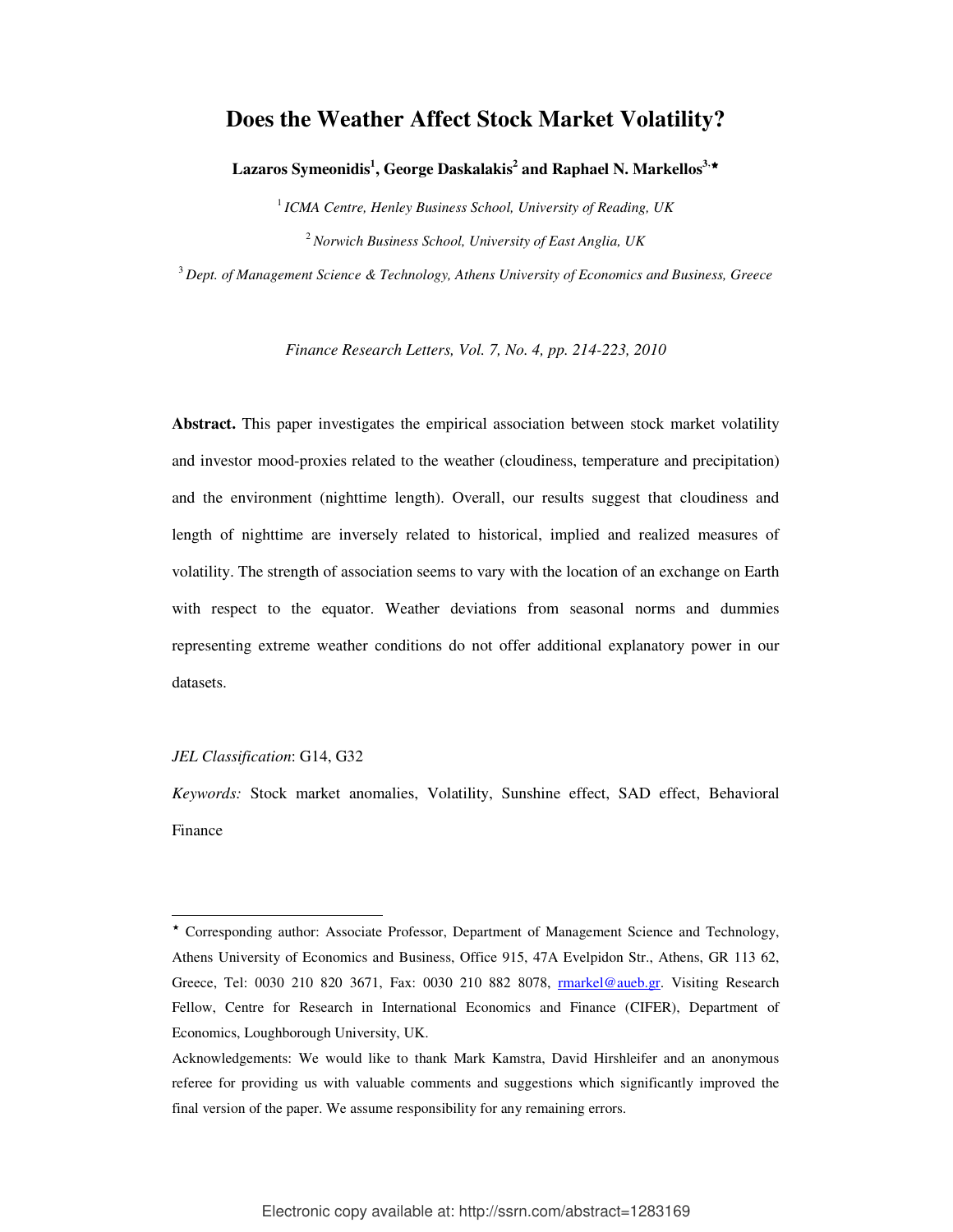# **1. Introduction**

-

Investment professionals appear to have been well aware of the behavioral effects of the weather for over a century now. Characteristically, Samuel A. Nelson (1902, p. 163) reports: "*During normal markets, brokers have observed that the psychological factor is so strong that speculators are not disposed to trade as freely and confidently in wet and stormy weather as they are during the dry days when the sun is shining, and mankind is cheerful and*  optimistic".<sup>1</sup> More recently, several papers have investigated in depth the links between stock market returns and prevailing weather conditions. The main empirical finding in this literature is the so-called 'sunshine effect' according to which cloudiness, as measured by cloud cover, has a significant negative correlation with daily equity index returns (see Saunders, 1993; Hirshleifer and Shumway, 2003 and Chang et al., 2008 among others). This relationship has been explained using arguments from psychology on the basis of "mood misattribution". Simply put, sunny weather is thought to influence the mood of some investors making them more optimistic and thus more willing to enter into long positions, which in turn leads to higher returns. Other weather and environmental variables which have been considered in the financial literature as mood-proxies include, among others, temperature (e.g., Cao and Wei, 2005), daylight savings time changes (see, e.g., Kamstra et al., 2000) and the 'Seasonal Affective Disorder' (SAD, see, e.g., Kamstra et al., 2003; Garrett et al., 2005).

Rather than concentrating on expected returns, a recent strand of research has examined the effect of weather and environmental factors on volatility. This is of great academic and practical interest since volatility underlies a variety of key financial decisions, problems and applications in asset valuation, portfolio theory, derivatives pricing, risk management, etc. The main obstacle in this research is that volatility is largely unobservable. In the present paper, we consider all three of the most widely used proxies: historical, implied and realized volatility (for a detailed description of these and relevant references see Poon and Granger,

 $<sup>1</sup>$  Nelson collected and published the Wall Street Journal editorials of the legendary Charles H. Dow in</sup> a book which formed the basis of what later became known as Dow Theory and Technical Analysis.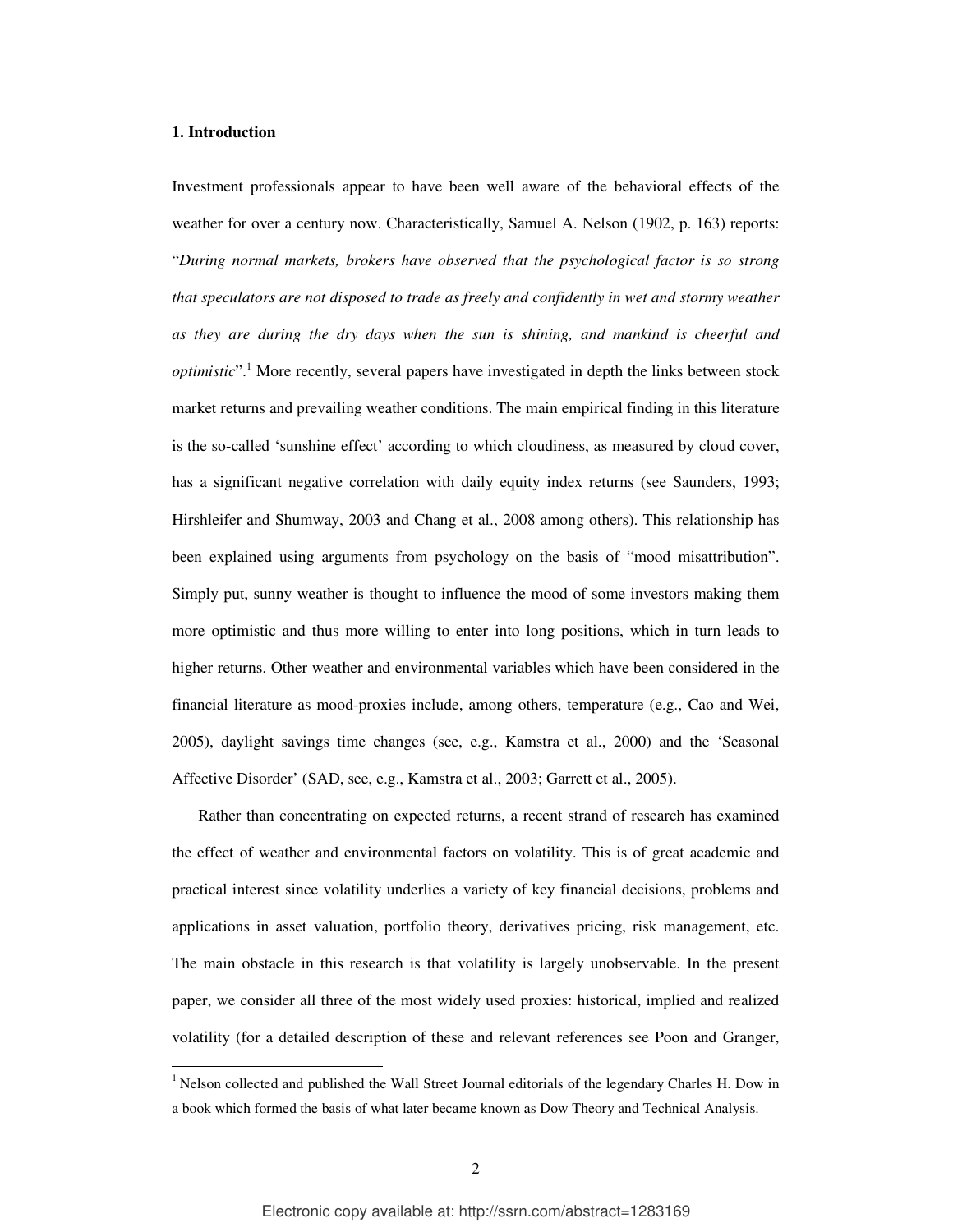2003, and Mills and Markellos, 2008). Specifically, we extend in four main directions the empirical literature which examines the impact on volatility of cloudiness, variation in nighttime hours, temperature and precipitation, respectively. First, in addition to the three deseasonalised weather variables, we consider also the effect of absolute deviations from seasonal norms and of dummies which reflect extreme weather conditions. This is because mood variations could be potentially better correlated with the magnitudes of deviations, or, with extreme deviations of weather, from seasonal norms, respectively. For example, we may feel particularly uncomfortable when the weather is (significantly) hotter or colder than expected during a particular season. In this manner, deviations of weather variables from seasonal averages may then lead to variations in mood states and to shifts in volatility. Since the strength of association between weather/environmental variables and stock market returns has been found to depend also on stock exchange location (see, e.g., Keef and Roush, 2007), we also consider the effect of latitude when looking at international data. Second, we analyze the effects on historical volatility using an ARCH-type model on the extensive dataset of Hirshleifer and Shumway (2003) which consists of stock market index returns for 26 stock exchanges internationally between 1982 and 1997. Third, we analyze four implied volatility indices for the CBOE (namely: VIX, VXO, VXN and VXD) along with the term structure of the VIX volatility index (7 volatility duration buckets). Implied volatility is derived from traded options and is a measure of expected volatility as this is perceived by investors in the derivatives market. The variety of indices used enhances the robustness of our results and allows us to see if the effect of weather and of environmental factors depends on the composition of the volatility index and the underlying option market investment horizon. Finally, we analyze realized volatility which is constructed on the basis of high-frequency returns for the S&P 500 index. Realized volatility offers a great advantage in that it is considered as the most accurate representation of the unobserved volatility process.

Empirical evidence is mixed between the existing studies that have investigated the effects of weather and environmental conditions on volatility. Chang et al. (2008) show that New York City cloudiness has a significant positive effect on intraday volatility of NYSE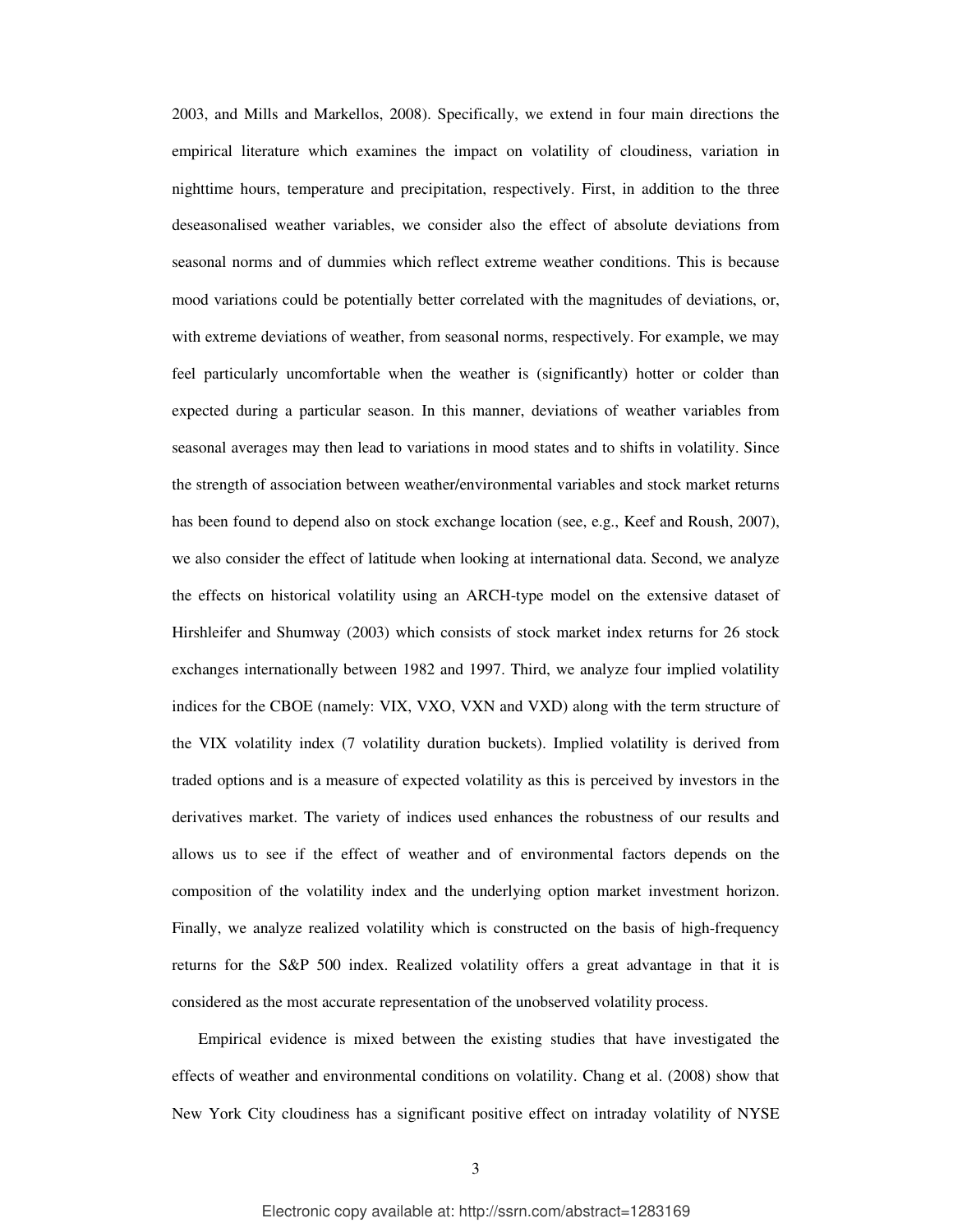firms over the entire trading day. Two volatility proxies are used by these authors: one based on the range of the intraday prices and the other on the basis of the standard deviation of the bid-ask mid-point returns. Both of these proxies are uncommon in the literature and their accuracy is unknown. Dowling and Lucey (2008) study the empirical effect of seven moodproxies on both the returns and variances of 37 national equity market indices and 21 small capitalization indices. They employ GARCH-type processes to approximate and model the variations in the conditional variance of returns. Their results show that wind, precipitation, geomagnetic storms, daylight savings time changes and the SAD are all positively related to conditional volatility for most of the indices considered. Kaplanski and Levy (2009) consider the effect of SAD and temperature on the VIX option's implied volatility index which is traded in the Chicago Board Options Exchange (CBOE). They use also a measure of so-called 'actual' volatility based on the historical standard deviation of a monthly window of daily returns. The authors find that the number of daylight hours (temperature) is negatively (positively) related only to the 'perceived' volatility proxied by the VIX and not to the 'actual' historical volatility measure. Another study which indirectly shows a positive relationship between volatility and bad weather is Kliger and Levy (2003). These authors find using S&P 500 index options data that bad mood, as proxied by total cloud cover and precipitation, make investors place higher-than-usual probabilities on adverse events.

At a theoretical level, our research effort is motivated by Mehra and Sah (2002) who show that even small fluctuations in investors' attitudes towards risk, which could result from weather-related shifts in their mood states, can have a non-negligible impact on market volatility. Chang et al. (2008), mention two competing, but not mutually exclusive, explanations with contradictory empirical implications for the relationship between weather and volatility. On the one hand, since poorer social moods can be associated with more disagreement in valuation opinions among investors, bad weather can be expected to be inversely related to market volatility (see Harris and Raviv, 1993; Shalen, 1993; Baker and Stein, 2004; Lucey and Dowling, 2005, among others for a thorough discussion). On the other hand, studies such as Brown (1999), Gervais and Odean (2001), and Statman et al. (2006),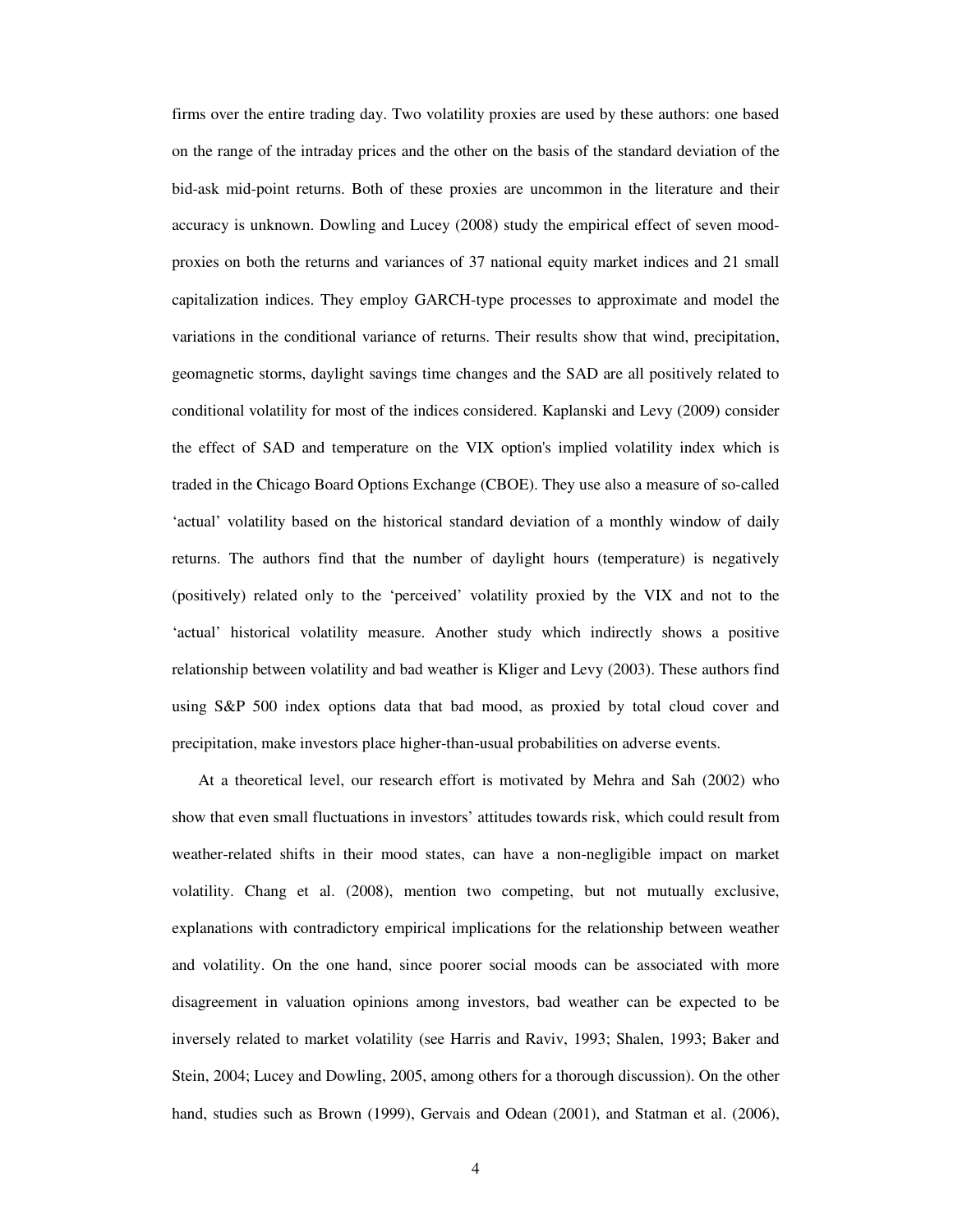suggest that when investors are in a good mood, which can be associated with fair weather, then they tend to trade more, which in turn increases volatility. A third explanation has been given by Kaplanski and Levy (2009), who argue that if SAD induces seasonality in returns, and returns are negatively correlated with volatility, then SAD can indirectly create seasonality in volatility in the opposite direction. We can assume that a similar indirect effect on volatility holds also for other weather and environmental conditions which may affect returns. Finally, another explanation of a positive association between bad weather and volatility could be based on psychological studies which link poor mood with an increase in the subjective probability of undesired outcomes (see Kliger and Levy, 2003 and the references therein).

# **2. Empirical Application**

We use three weather and one environmental variable sampled at daily intervals: sky cover (*SKC*), temperature (*TEMP*), precipitation (*PRECIP*), and the variation in the number of hours of night, respectively (the acronym used for this variable is *SAD* since it captures the Seasonal Affective Disorder; see Kamstra et al., 2003). All weather variables are obtained from the International Surface Weather Observations (ISWO, see www.ncdc.noaa.gov). *SKC* is measured by sky cover, ranging from 0 (clear) to 8 (overcast), and is calculated as the average cloud cover for each day from 6 a.m. to 4 p.m. local time for each city. *TEMP* and *PRECIP* are measured in degrees Fahrenheit and inches, respectively. Following Kaplanski and Levy (2009), the temperature variable for each city is calculated as the average value between the daily maximum and minimum temperature divided by 52.27. In order to assess the impact of the variation in the length of night that causes the SAD effect, we follow the procedure described in Kamstra et al. (2003). As in Hirshleifer and Shumway (2003) and Dowling and Lucey (2008), due to the highly seasonal nature of the weather variables we deseasonalize *SKC*, *TEMP* and *PRECIP* by subtracting from each observation its weekly average. Magnitudes of deviations are then calculated as the absolute deseasonalised values for *SKC*, *TEMP* and *PRECIP*, respectively. Finally, dummies representing positive and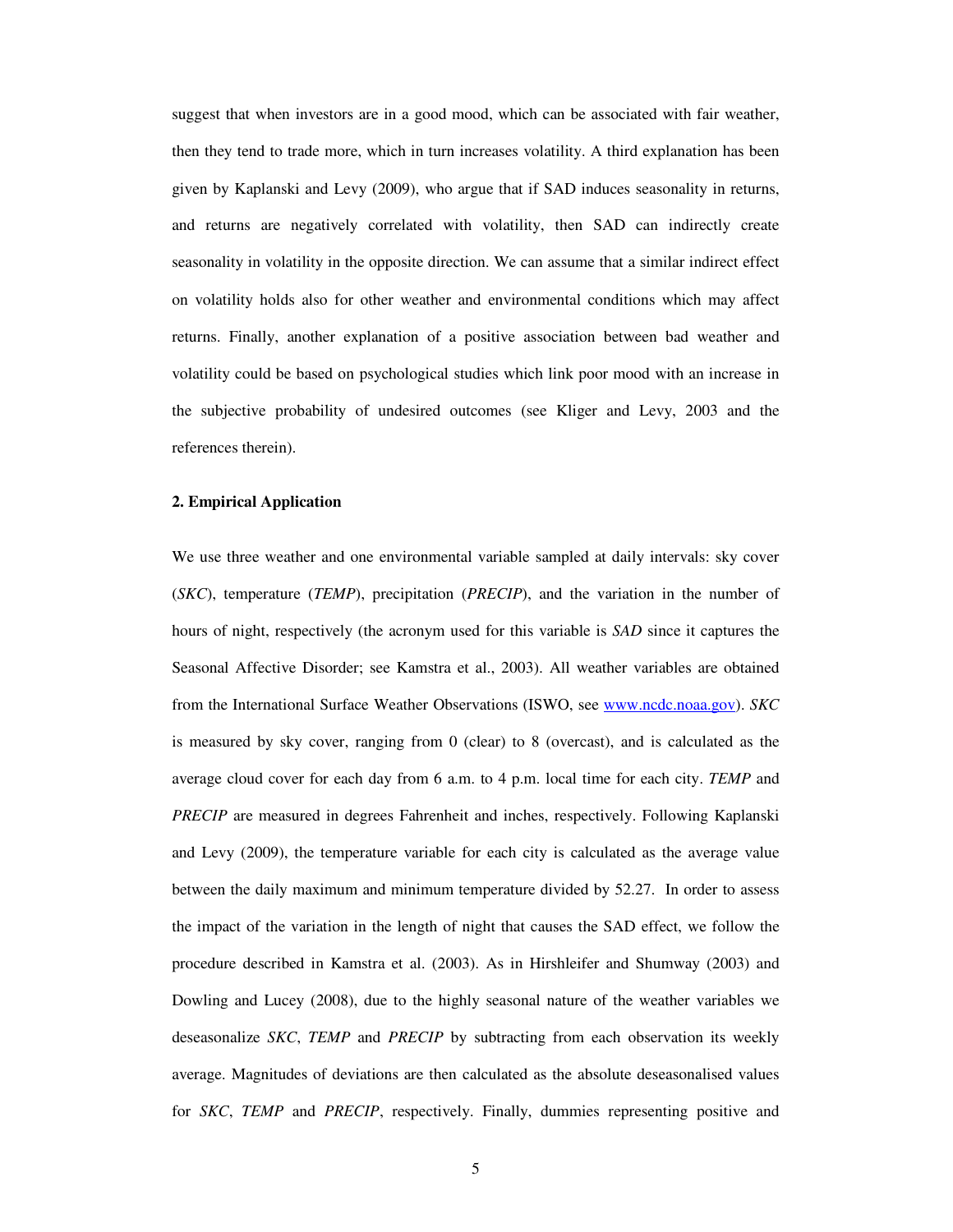negative extreme conditions for each weather variable are constructed by assigning the value 1 when the deseasonalised value belongs in the top or lower 20% percentile, respectively, and zero otherwise.<sup>2</sup> In this manner, we obtain 6 'extreme weather' dummies (denoted with a superscript '+' and ' $-$ ' when observations in the top and lower 20% percentile are used, respectively): *SKC<sup>+</sup>*, *SKC*, *TEMP<sup>+</sup>*, *TEMP*<sup>-</sup>, *PRECIP<sup>+</sup>*, *PRECIP*<sup>-</sup>.

# *2.1 Historical Volatility*

In order to model the historical volatility with respect to weather conditions, we select the socalled GJR-GARCH(1,1) process (Glosten et al., 1993):

$$
\sigma_{i,t}^2 = c_i + b_i \sigma_{i,t-1}^2 + \alpha_i e_{i,t-1}^2 + g_i I_{\{e_{i-1} < 0\}} e_{i,t-1}^2 + \sum_{j=1}^4 \gamma_{ij} W_{ij,t} \tag{1}
$$

This model is chosen since it is flexible enough to capture asymmetries in the volatility process and appears to fit well various datasets (for a similar application see Dowling and Lucey, 2008). In (1),  $\sigma_{i,t}^2$  is the conditional variance of market *i* at time *t*, and  $e_{i,t-1}$  the residual series from the conditional mean equation of equity market returns  $(r_{i,t})$ . In order to avoid making any restrictive assumptions about the data generating process, we assume for simplicity that returns result from an AR(1) process with a drift so that  $r_{i,t} = \mu_i + \rho_i r_{i,t-1} + e_{i,t}$ . Also,  $e_{i,t} = \sigma_{i,t} z_{i,t}$ , where  $z_{i,t} \sim N(0,1)$  are the standardized disturbances.  $W_{ij,t}$  corresponds to the matrix of the variables considered. This includes also the deseasonalised and absolute deseasonalised values for the weather variables, extreme weather dummies, and the *SAD*. For our analysis we employ the dataset compiled by Hirshleifer and Shumway (2003) that contains daily index returns from 26 international stock exchanges for the period 1982 to 1997. For each index at a time, we estimate equation (1) through the Maximum Likelihood (ML) approach.

 $\frac{1}{2}$ The use of other 'extreme' percentiles, e.g.,  $\pm 10\%$ , and  $\pm 5\%$  leads to comparable results and conclusions.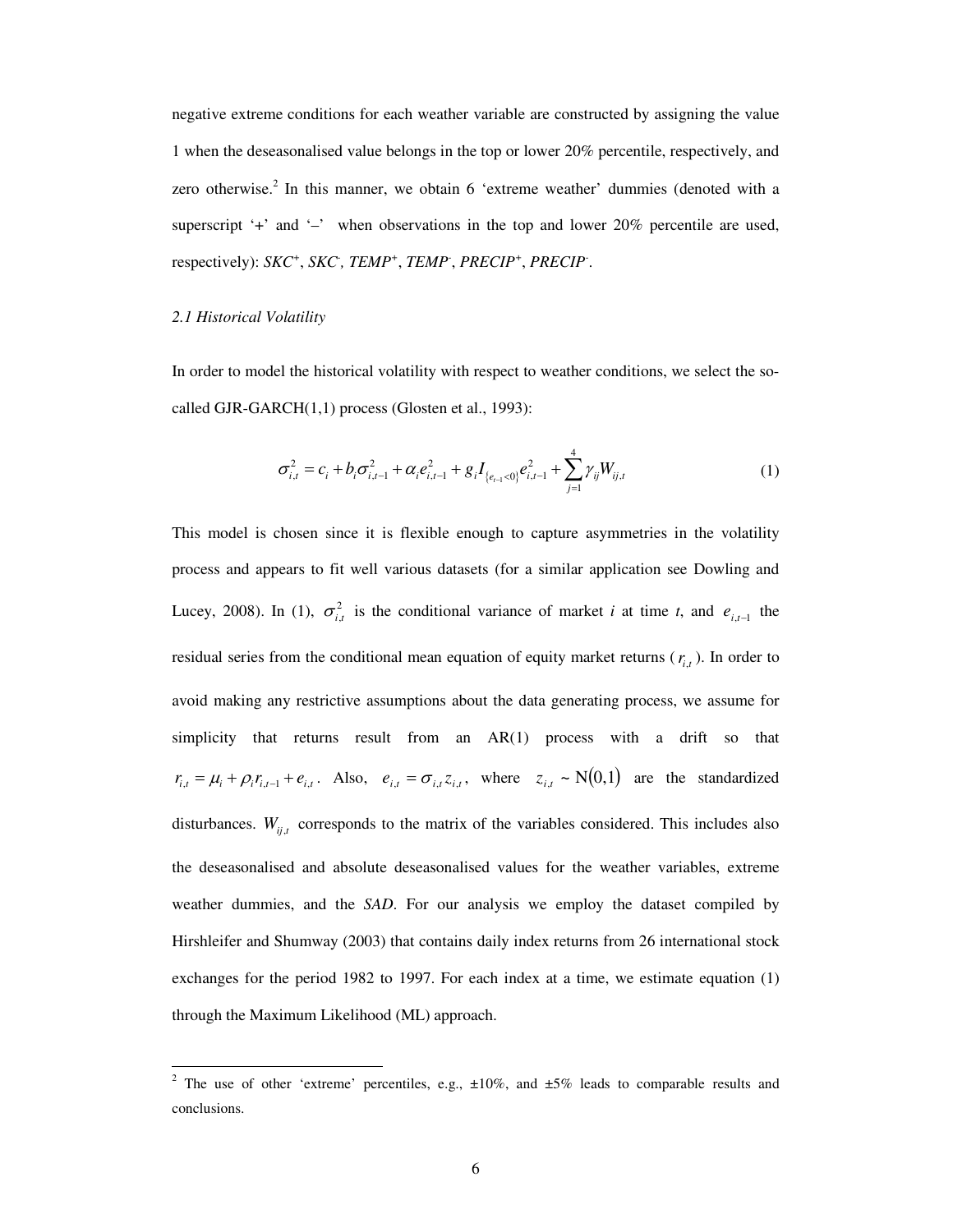The GJR-GARCH $(1,1)$  estimation results are presented in Table  $1.^3$  Using a two-tailed test as in Hirshleifer and Shumway (2003), we can conclude that for the 26 cities considered, most of the statistically significant coefficients at the 95% level associated with *SAD* and *SKC* are negative (13 out of 19 and 10 out of 13, respectively). The statistically significant coefficients for *TEMP* are mainly positive (9 out of the 15 significant coefficients), while the results on *PRECIP* are mixed, with 7 statistically significant coefficients being positive and 5 negative. Similar results to the above are obtained when absolute values or dummies for the weather variables are used. The only exception is *PRECIP* where a more clearly negative relationship now emerges (11 out 16, 9 out of 15 and 10 out of 13 negative significant coefficients for *|PRECIP|*, *PRECIP<sup>+</sup>* and *PRECIP-* , respectively).

Motivated by Parker and Tavassoli (2000), who show that the effect of weather on economic behavior depends on the location of a place on Earth with respect to the equator, we investigate now if latitude can explain variations in the effect of weather on volatility across countries. In a relevant paper, Keef and Roush (2007) show that in the Hirshleifer and Shumway (2003) dataset, the influence of cloud cover on stock returns becomes more negative as absolute latitude increases. In order to study the potential effect of location, we calculate the absolute latitude (i.e., ignoring if it is north or south of the equator) for each city and transform it to a decimal. We then separate our sample of cities in two groups: those with above average absolute latitude (Group A: Amsterdam, Brussels, Copenhagen, Dublin, Helsinki, Istanbul, London, Madrid, Milan, New York, Oslo, Paris, Stockholm, Vienna, Zurich) and those with below average absolute latitude (Group B: Athens, Bangkok, Buenos Aires, Johannesburg, Kuala Lumpur, Manila, Rio de Janeiro, Santiago, Singapore, Sydney, Taipei). By examining the average value of the statistically significant coefficients at the 95%

-

<sup>&</sup>lt;sup>3</sup> For brevity we only report the coefficients of the variables for each city under investigation. It is interesting to note that the  $g_i$  coefficients for all cities in the GJR-GARCH $(1,1)$  models were found to be statistically significant and positive, thus suggesting the presence of an asymmetric effect of negative residuals (or of 'bad' news). This is a common finding in the empirical literature which is known as the leverage effect. Other ARCH-type specifications that we also tested led to comparable findings. All omitted results are available upon request by the authors.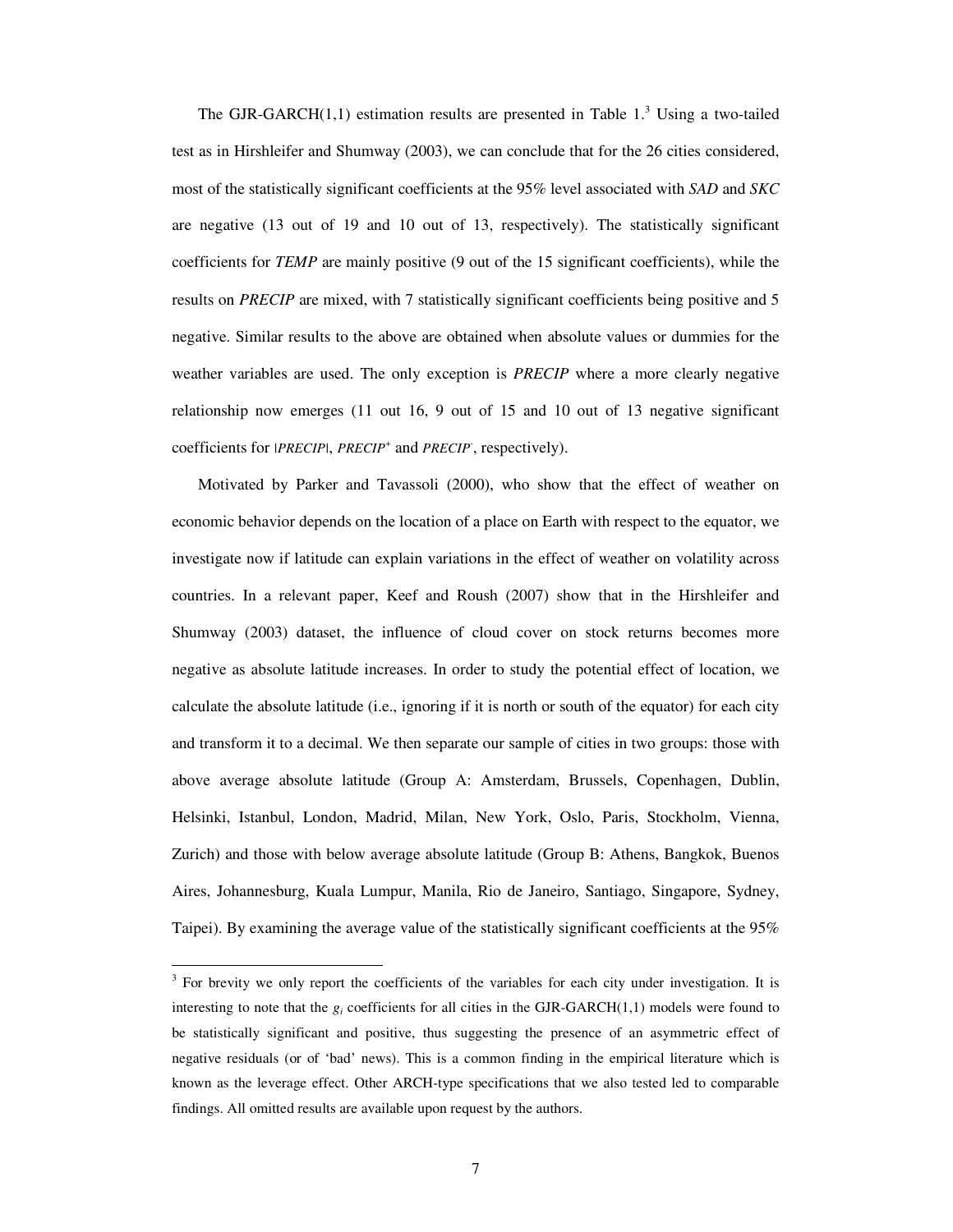level we can conclude that the strongest effect of latitude exists for the *SAD* variable. Specifically, the average *SAD* significant coefficient for the 8 cities in Group B is -0.3110, which is 28.9 times larger in magnitude than the average value of  $-0.0104$  for the 11 cities in Group A. This is somewhat unexpected since we use the latitude-corrected procedure proposed by Kamstra et al. (2003) in calculating the *SAD* variable. It could be that the effect of latitude is more prominent than that accounted for in our SAD-proxy. The average coefficient for the negative/positive latitude countries is -0.0300/-0.0106 (1.84 times larger) for *SKC*, 0.2733/-0.0735 for *TEMP* (4.72 times smaller) and 0.0118/-0.1267 for *PRECIP* (6.7 times larger).

In order to enhance the robustness of our results, we examine the significance of the parameters via a Wald test for each estimated regression. The null hypothesis in these tests is that the coefficients of the weather variables in each variance equation are all zero, i.e.,  $H_0: \gamma_1 = \gamma_2 = \gamma_3 = \gamma_4 = 0$ . In all cases except one, the test statistics reject the null hypothesis that the coefficients of the mood-proxies considered are jointly insignificant. This uniform evidence of mood-proxy effects on stock market volatility is indeed quite impressive. However, it should be pointed out that these joint tests are not independent to each other due to the covariance between the different stock market indices considered. Finally, as in Chang et al. (2008), in order to assess the stability of the estimates, we repeat the analysis across various subsamples. The results, not reported here due to space limitations, are similar to those presented in Table 1 and our conclusions remain the same.

# *2.2 Implied Volatility*

Implied volatility is obtained by inverting financial option pricing formulae using observed option prices. The vast majority of empirical evidence shows that implied volatility provides better forecasts compared to historical volatility models and GARCH in particular (see Poon and Granger, 2003). Volatility indices (*V* ) can be constructed by taking weighted averages of implied volatilities from options with different configurations in terms of maturity and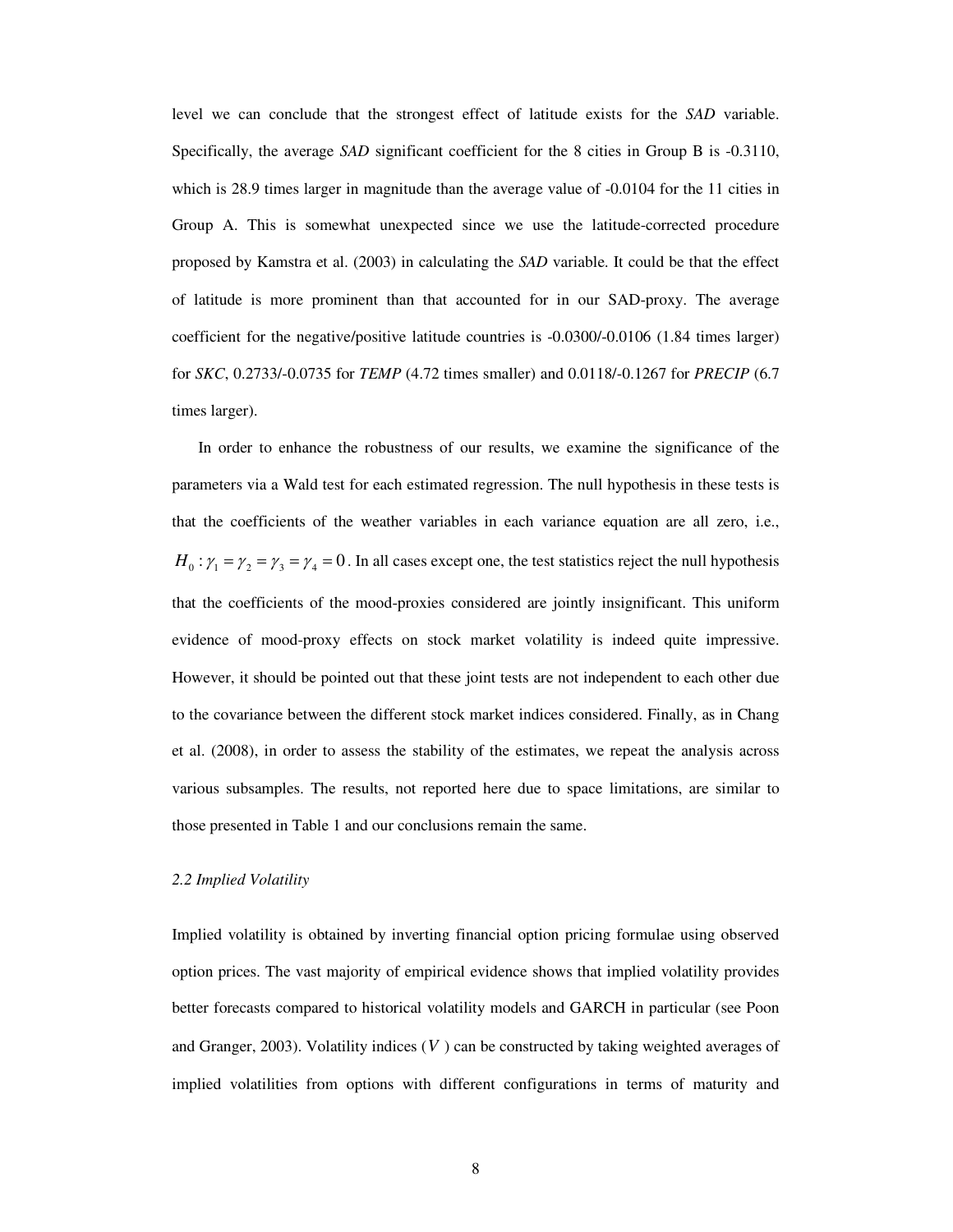moneyness. For the purposes of the present paper, each implied volatility index is related to our mood-proxies according to the following regression framework:

$$
V_{i,t} = a_i + \sum_{j=1}^{4} b_{ij} W_{ij,t} + \varphi_{i,1} V_{i,t-1} + \varphi_{i,2} V_{i,t-2} + u_{i,t}
$$
 (2)

where  $V_{i,t}$  is the closing value of the implied volatility index *i* on day *t*. Lagged  $V_{i,t}$  are included in the test regression in order to capture the persistence in volatility. These index-byindex regressions are estimated using ordinary least squares (OLS) assuming Newey and West (1987) HAC standard errors and covariances. To assess the joint influence of the weather and environmental factors on implied volatility we also perform various joint estimations. In particular, we estimate a pooled OLS model by stacking all observations in a large panel. In this model the intercepts and coefficients are assumed to be the same across all indices. Since the pooled OLS model is based on the unrealistic assumption that the errors are uncorrelated, we also estimate a fixed effects model, assuming Panel Corrected Standard Errors (PCSE) for the coefficient covariance matrix. This specification allows for contemporaneously correlated and heteroskedastic errors (see Wooldridge, 2002, for a description).

In estimating regression (2), we employ data for the *VIX* (02/01/1990–27/06/2008), *VXO* (02/01/1990–27/06/2008), *VXN* (05/02/2001–27/06/2008) and *VXD* (07/10/1997–27/06/2008) volatility indices, which are traded in the CBOE (see **www.cboe.com**).<sup>4</sup> Thus, the focus from a weather perspective is in the area of Chicago. The *VXO* is estimated following Whaley (1993), and represents the implied volatility of a synthetic at-the-money option on the S&P 100 which has a constant 30 calendar days to expiry. The *VIX* is calculated in a model-free manner as a weighted sum of out-of-the-money S&P 500 call and put option prices at two nearby maturities across all available strikes. Carr and Wu (2006) show that squared values of

-

<sup>&</sup>lt;sup>4</sup> While implied volatility indices have been recently developed for a variety of other countries (e.g., the VDAX-NEW in Germany, the VX1 and VX6 in France, the VSTOXX in the Eurex, the VSMI in Switzerland, the MVX in Canada, etc.), these have a rather limited number of observations and are thinly traded.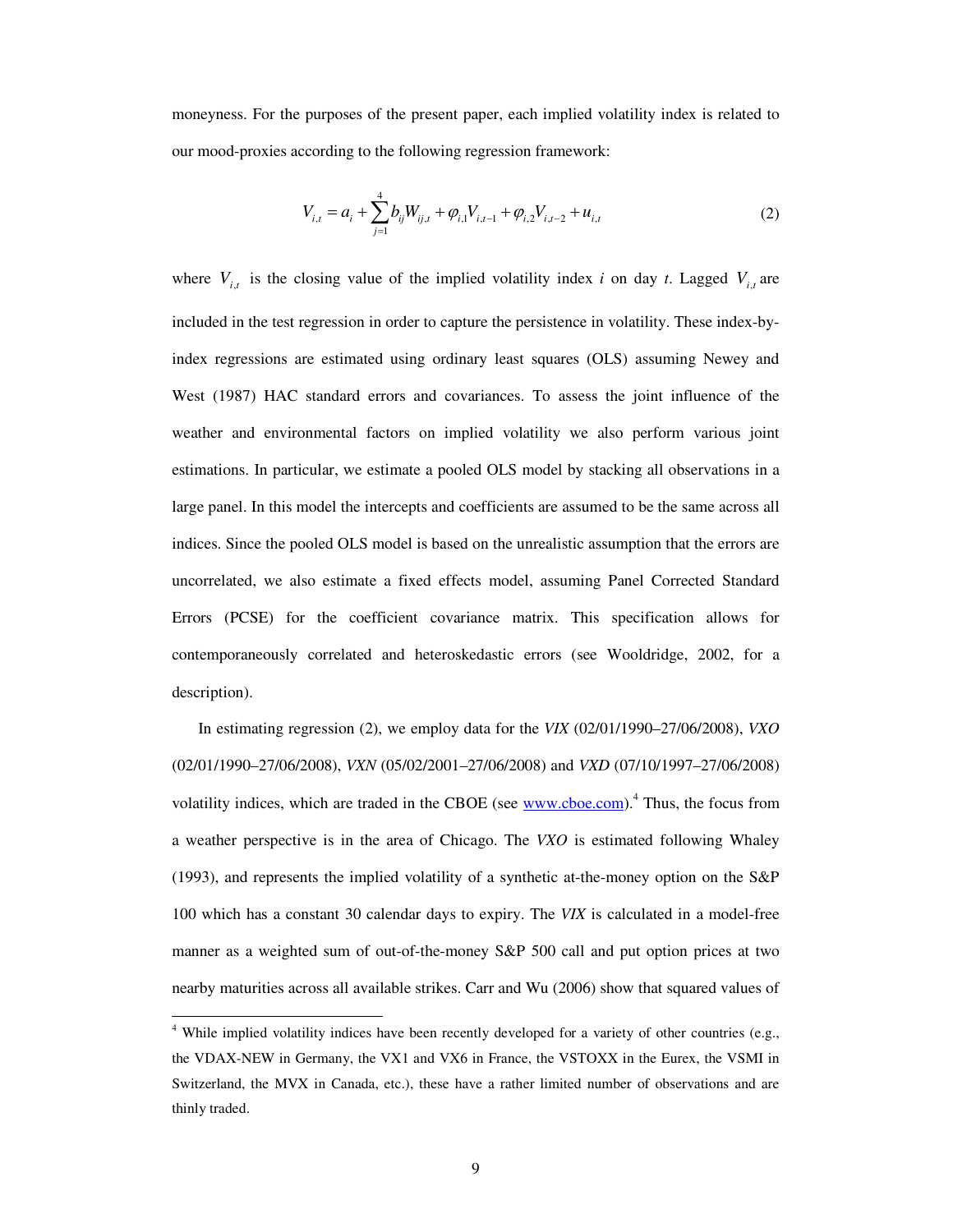the *VIX* approximate the 30-day conditional risk-neutral expectation of the return variance or, in other words, the 30-day variance swap rate. Employing the same methodology used for the *VIX*, the *VXN* is estimated as a proxy for the volatility of near-term NASDAQ-100 options. Finally, the *VXD* is based on real-time prices of options on the Dow Jones Industrial Average (DJIA) with a 30-day expiration. In estimating (2) we also employ the recently released data on the term structure of the *VIX*. This is a representation of implied volatility from particular S&P 500 (so-called SPX) index option expirations. It is calculated by applying the *VIX* methodology to a single strip of *SPX* options having the same expiration date. Unlike the *VIX*, the term structure data do not give constant maturity volatility. Using the data obtained by the CBOE we group the term structure expirations in 7 buckets corresponding to an average of 16.69 (*VIX1*), 50.04 (*VIX2*), 84.52 (*VIX3*), 146.63 (*VIX4*), 234.23 (*VIX5*), 331.08 (*VIX6*) and 469.52 (*VIX7*) calendar days, respectively. The term structure can provide potentially useful information since it reflects variations in perceptions of volatility across derivative market investment horizons.

The regression coefficients for the variables under study against the volatility indices are summarized in Table 2. Although most of the coefficients are not statistically significant, the negative sign for *SAD* and *SKC* is in line with the results obtained for historical volatility. However, statistically significant negative coefficients for both the *SAD* and *SKC* are obtained if they are estimated with the pooled OLS model and the fixed effects model for the four implied volatility indices. Coefficients for *TEMP* and *PRECIP* are mostly positive. Moreover, in this case we also find some statistically significant coefficients. The results for the absolute values and dummies allow similar conclusions. The only exception is that when magnitudes of extreme positive temperatures are used, we obtain several statistically significant negative coefficients.

# *2.3 Realized Volatility*

A recent development in the financial literature is the emergence of the so-called integrated or realized variance (*RV*) estimator (for a review see Andersen et al., 2009). This nonpametric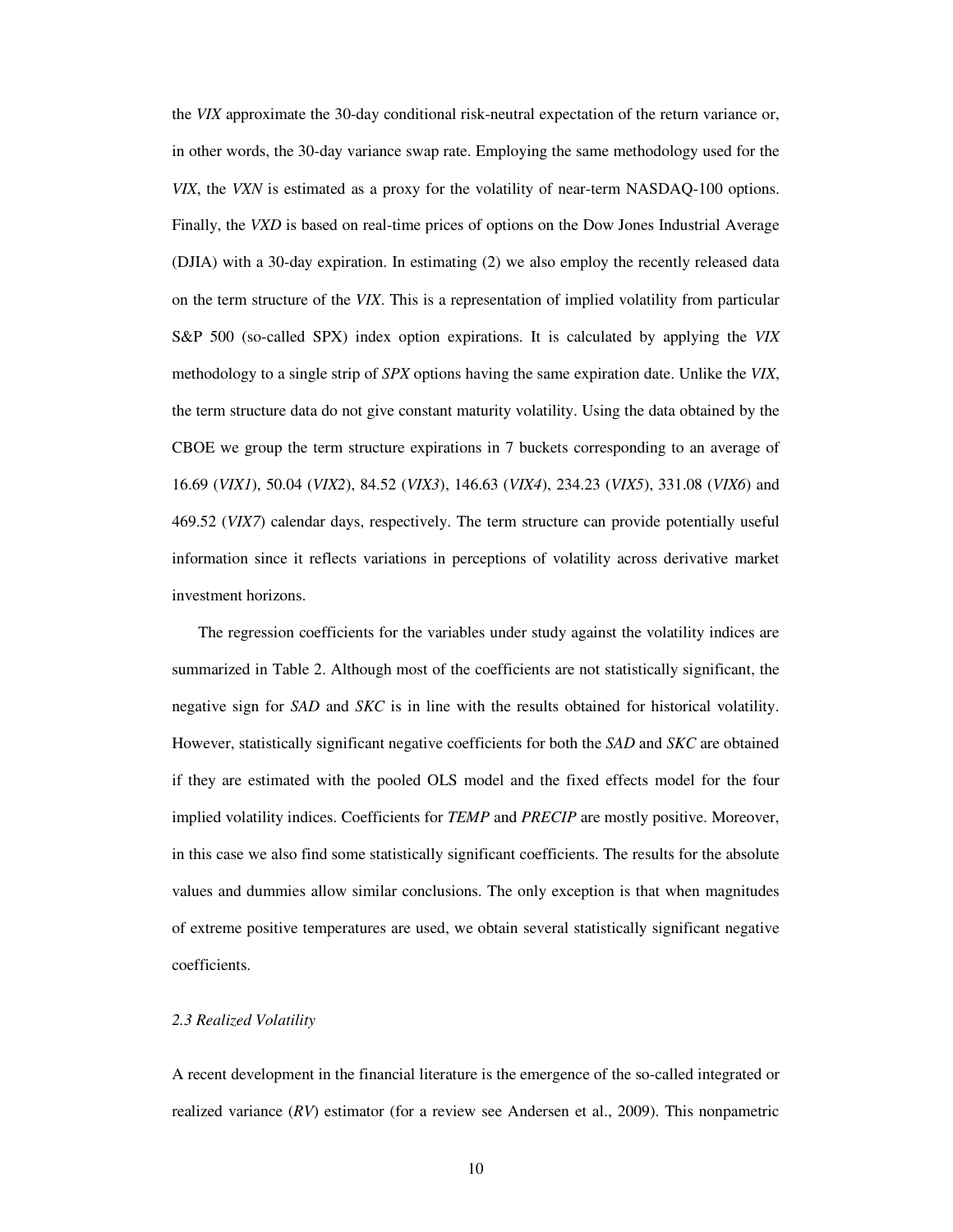estimator measures the quadratic variation of the underlying diffusion process in continuous time. It can be simply approximated in discrete time by taking the sum of squared returns within a fixed time interval. The popularity of realized variance has to do with the fact that it allows us, in the continuous time limit, to approximate the, ex post, instantaneous variance over any time interval, to any desired degree of accuracy, by just sampling at sufficiently high-frequencies. Under certain assumptions it can be proven that *RV* is a uniformly consistent and unbiased estimator of the unobserved, true variability of the process. However, it has been shown that microstructures pose a natural limit to the accuracy of the estimator.

In the present paper we use *RV* estimates constructed from high-frequency S&P 500 index returns over the period 05/01/1993 to 31/12/1997 (this dataset has been put together by Huang et al., 2007 and can be downloaded from Jun Yu's homepage). From the daily variance figures we calculate volatilities as the annualized standard deviations (these will be referred to simply as *RV*'s hereafter). As with the implied volatility indices in (2), *RV* estimates are then used as a dependent variable in the following regression framework:

$$
RV_{t} = a + \sum_{j=1}^{4} b_{j} W_{j,t} + \phi_{1} RV_{i,t-1} + \phi_{2} RV_{t-2} + u_{t}
$$
\n(3)

The regression results are contained in Table 2 and are roughly in line with those previously obtained for implied volatility. Specifically, coefficient estimates for *SAD*, *SKC* and *PRECIP*  are insignificant at the 95% level. The coefficients for *SAD*, *SKC* and *TEMP* are negative. When absolute values and extreme weather dummies are used, the coefficients for both cloudiness and variation in the hours of night (precipitation) are consistently negative (positive). Statistically significant positive coefficients are obtained only for *TEMP* and for *|PRECIP|*. However, these results should be deemed preliminary since the period employed for the realized volatility is particularly short. Thus, there is a realistic chance of not being able to capture the annual seasonalities investigated in the present paper.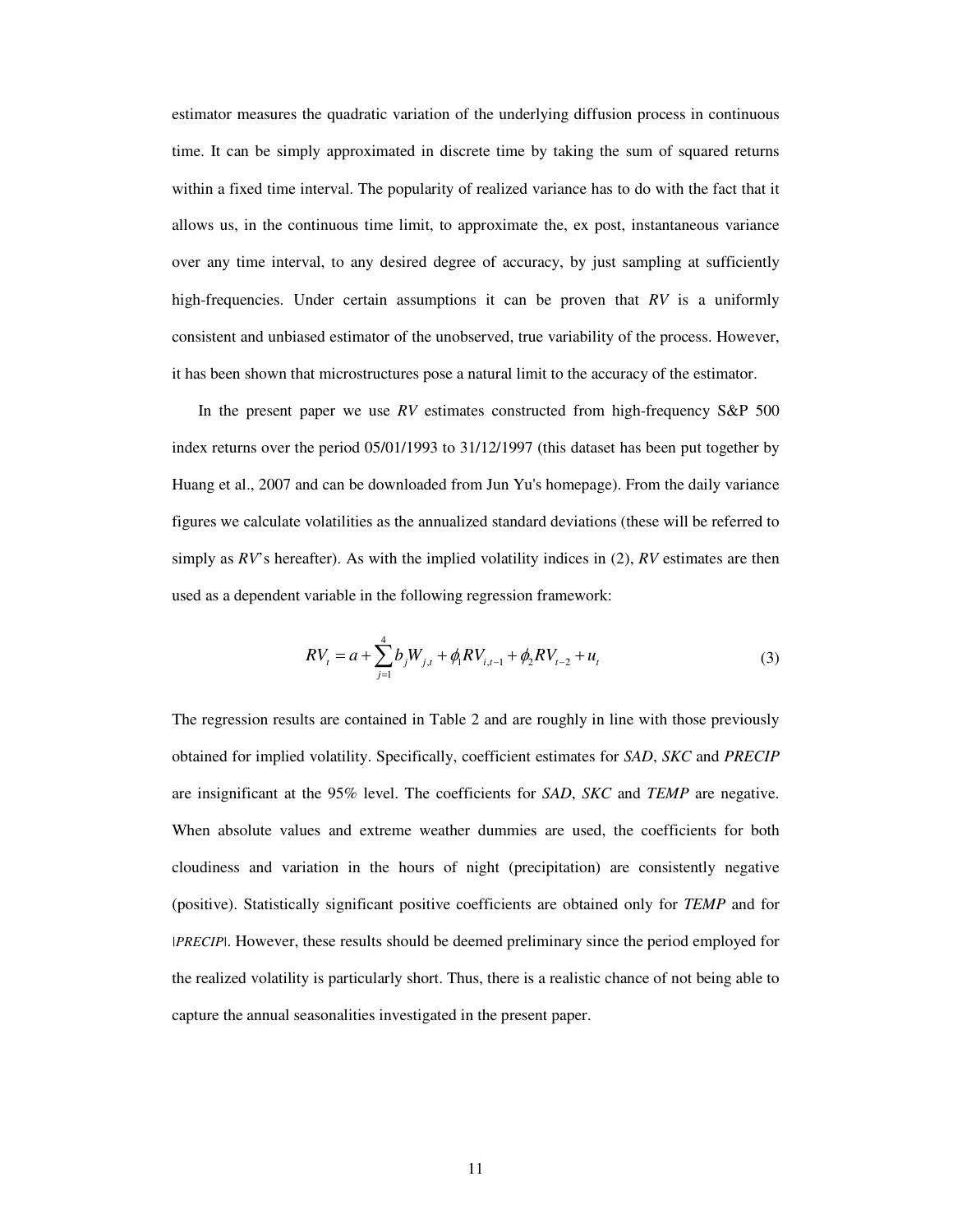#### **3. Discussion of Results and Conclusions**

The empirical results in this paper suggest that SAD and cloudiness are negatively associated with various measures of stock market volatility. In line with Dowling and Lucey (2008), we find that historical volatility according to a  $GIR-GARCH(1,1)$  model is significantly inversely related to the mood-proxies associated with cloudiness and variation in nighttime hours for 26 stock exchanges and cities internationally between 1982 and 1997. Despite the fact that we use a latitude-corrected SAD-proxy, we find that the effect of this variable depends on the location of a city on Earth with respect to the equator. Our results concerning implied volatility and realized volatility offer some additional support. Specifically, implied volatility indices for the CBOE and realized S&P 500 index returns tend to be negatively related with cloudiness and variation in nighttime hours. However, the underlying coefficients are statistically significant only in a pooled sample of four implied volatility indices. The direction of association for the SAD-proxy and the VIX implied volatility index is consistent with that reported by Kaplanski and Levy (2009). Our disparity with respect to statistical significance is possibly due to the adoption of a different sample. In general, our analysis suggests that absolute deviations of weather variables from seasonal norms and dummies related to extreme weather conditions do not offer additional explanatory power in attempts to model volatility.

Our results are consistent with the explanation that good mood is associated with increased trading and volatility, respectively. As mentioned, it could also be the case that we are simply observing the indirect result of the 'leverage effect'. Our results are unlikely to be influenced by data-snooping since we use several different but comparable volatility datasets to evaluate our hypothesis and we validate our results, when possible, using subsamples of our original data. It would be useful to evaluate also the economic significance of our results, as in Hirshleifer and Shumway (2003). However, building volatility trading strategies is far from straightforward since it requires combined derivative positions.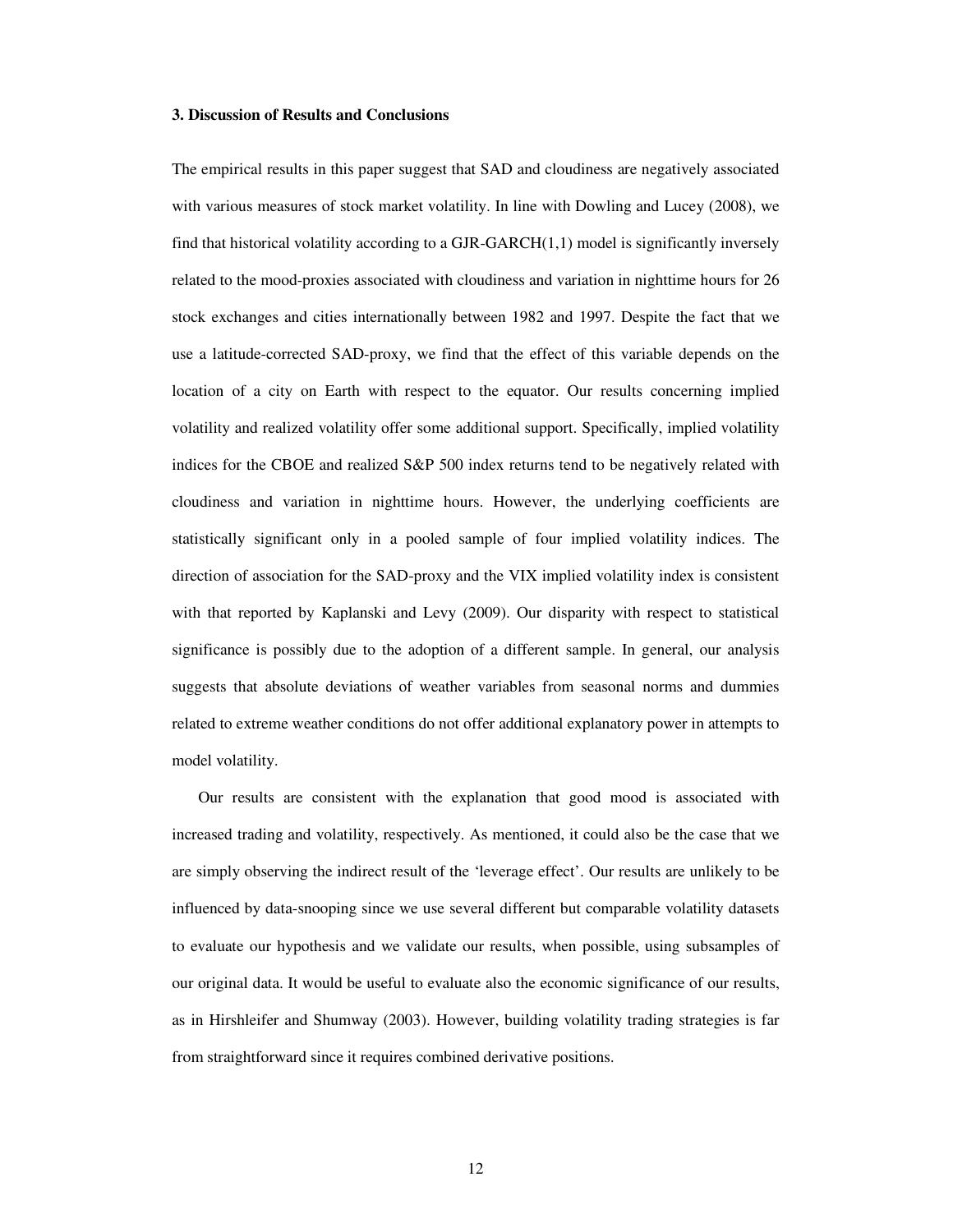This note adds to the empirical literature but does not extend our theoretical understanding of the relationship between weather and financial markets. The psychological effects involved in weather are both interesting and complex and deserve further research. A potentially useful direction could consider the heterogeneity in trade responsiveness to weather and environmental-related changes in mood. For example, Levy and Galili (2008) show that males, low income, and young individuals tend to be net buyers on cloudy days. To the extent that these groups have differences in characteristics such as risk aversion, the variations in investor mix could affect intertemporal market returns and volatility. We believe that it would also be interesting to explore rational causes in addition to the behavioral explanations that have been discussed. For example, extending the arguments by Goetzmann and Zhu (2005), if market participants tend to leave early on rainy days in order to beat the rush, then we can expect a negative impact of cloudiness on liquidity and volatility, respectively. Indeed, as Loughran and Schultz (2004) demonstrate, trading volume is significantly lower during blizzards in a city, since investors may take longer to get to work as a result of, for example, the need to shovel snow or dig out cars. This leaves less time for trading. In general, during bad weather it can be expected that commuting times of investors will also be significantly longer. Alternative explanations could be based on the effect of weather on the cognitive behaviors of market participants (see Keller et al., 2005, *inter alia*). It could be that volatility increases due to weather-related shifts in information consumption by investors. It is well known that social interaction has a significant effect on stock prices (Hong et al., 2004). It could be that during sunny weather investors tend to socialize and communicate more which increases the amount of effective information and volatility.

### **References**

Andersen, T.G., Bollerslev, T., Diebold, F.X., 2009. Parametric and Nonparametric Volatility Measurement, in Ait-Sahalia Y., Hansen L.P. (eds), *Handbook of Financial Econometrics*, Amsterdam: North-Holland.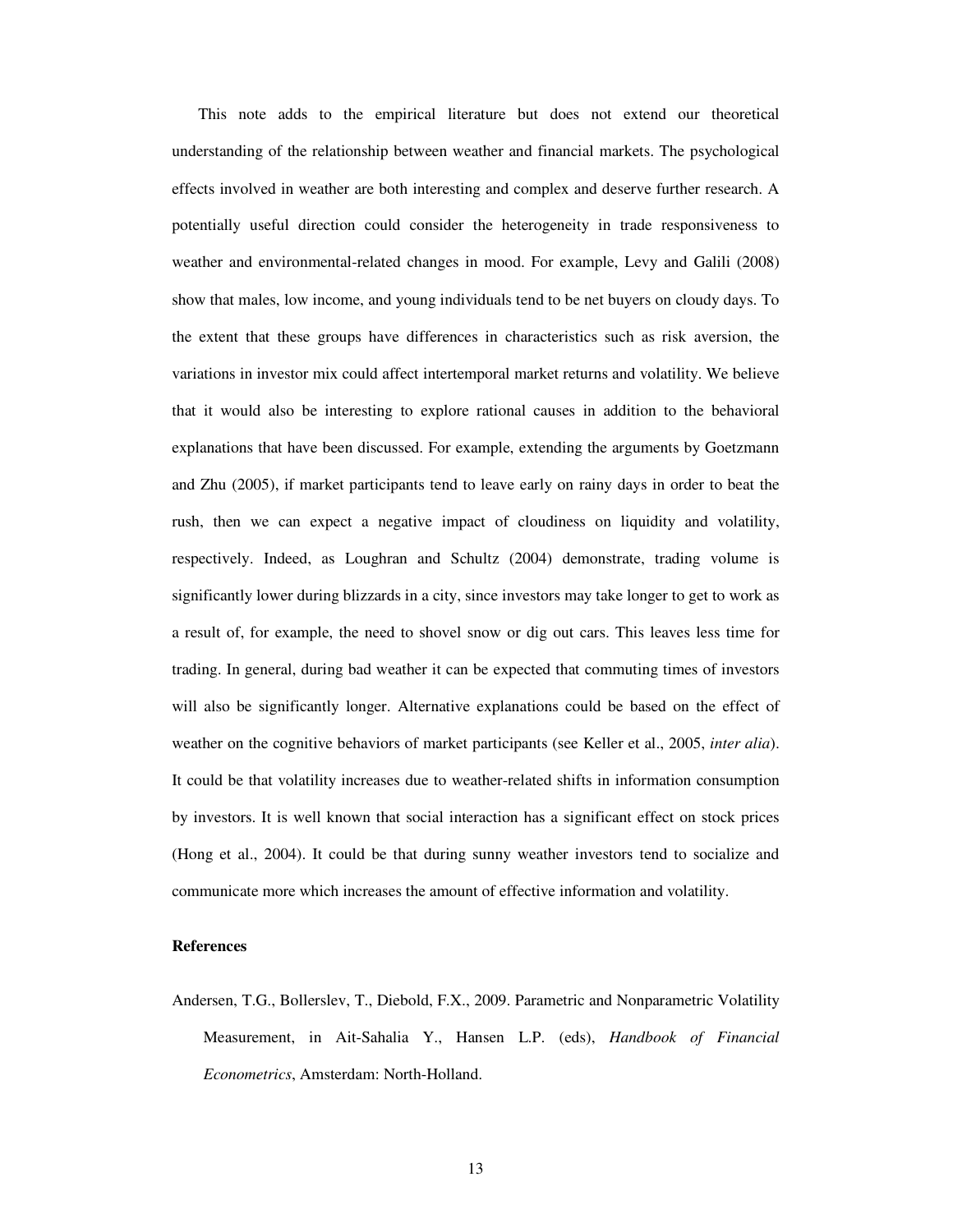- Baker, M., Stein, C.J., 2004. Market liquidity as a sentiment indicator. Journal of Financial Markets 7, 271–299.
- Brown, G.W., 1999. Volatility, sentiment, and noise traders. Financial Analysts Journal 55, 82–90.
- Cao, M., Wei, J., 2005. Stock market returns: a note on temperature anomaly. Journal of Banking & Finance 29, 1559-1573.
- Carr, P., Wu L., 2006. A tale of two indices. Journal of Derivatives 13, 13-29.
- Chang, S.C., Chen, S.S., Chou, R.K., Lin, Y.H., 2008. Weather and intraday patterns in stock returns and trading activity. Journal of Banking & Finance 32, 1754-1766.
- Dowling, M., Lucey, B.M., 2008. Robust global mood influences in equity pricing. Journal of Multinational Financial Management 18, 145-164.
- Garrett, I., Kamstra, M.J., Kramer L.A., 2005. Winter blues and time variation in the price of risk. Journal of Empirical Finance 12, 291-316.
- Gervais, S., Odean, T., 2001. Learning to be overconfident. Review of Financial Studies 14, 1–27.
- Glosten, L.R., Jaganathan, R., Runkle, D., 1993. On the relation between the expected value and the volatility of the normal excess return on stocks. Journal of Finance 48, 1779– 1801.
- Goetzmann, W.N., Zhu, N., 2005. Rain or shine: where is the weather effect? European Financial Management 11, 559-578.
- Harris, M., Raviv, A., 1993. Differences of opinion make a horse race. Review of Financial Studies 6, 473–506.
- Hirshleifer, D., Shumway, T., 2003. Good day sunshine: stock returns and the weather. Journal of Finance 58, 1009-1032.
- Hong, H., Kubik, J., Stein, J., 2004. Social interaction and stock-market participation. Journal of Finance 59, 137–163.
- Huang, J.S., Liu, Q., Yu, J., 2007. Realized daily variance of S&P 500 cash index: a revaluation of stylized facts. Annals of Economics and Finance 8, 33–56.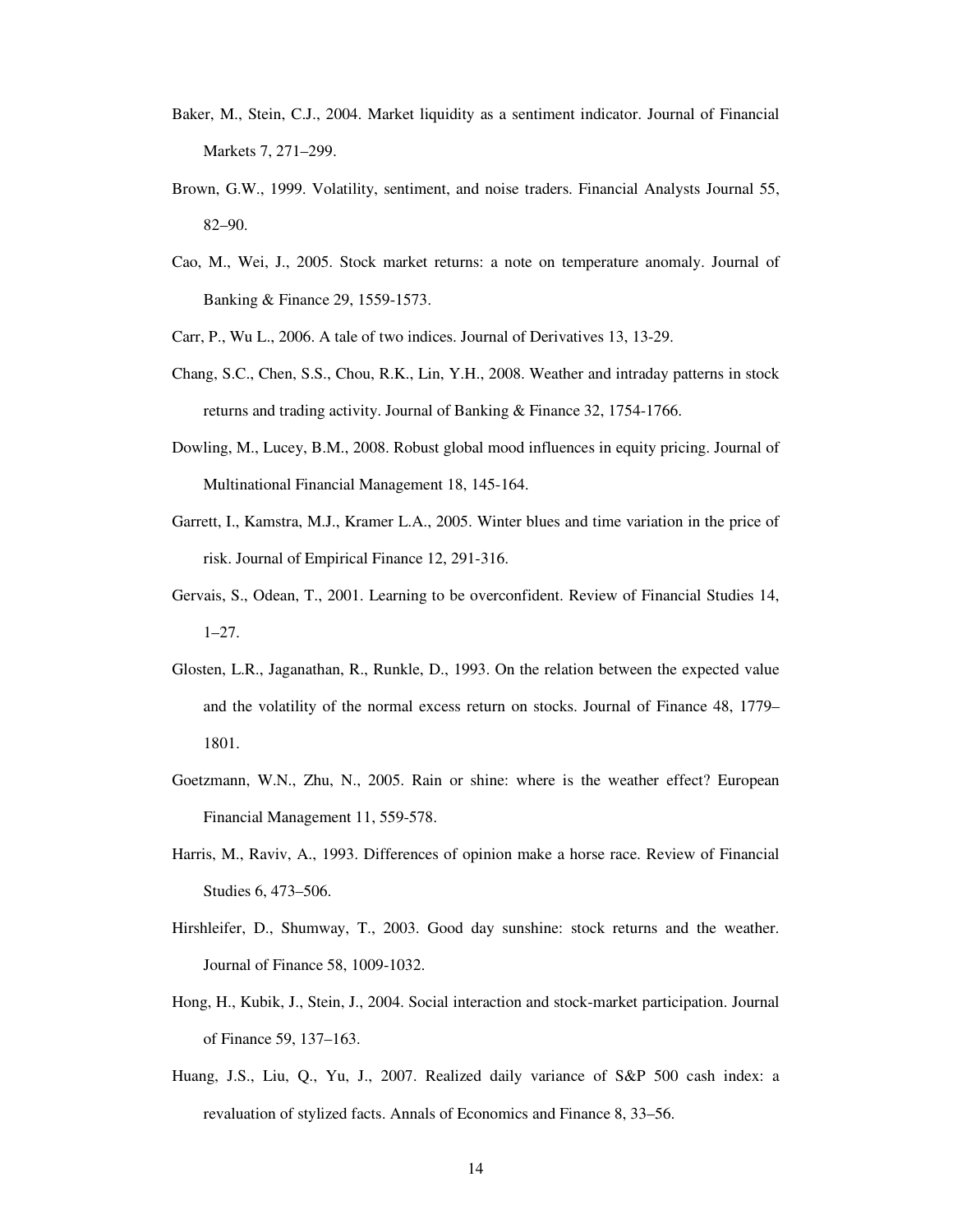- Kamstra, M.J., Kramer, L.A., Levi, M.D., 2000. Loosing sleep at the market: the daylight saving anomaly. American Economic Review 90, 1005-1011.
- Kamstra, M.J., Kramer, L.A., Levi, M.D., 2003. Winter blues: a SAD stock market cycle. American Economic Review 93, 324-333.
- Kaplanski, G., Levy, H., 2009. Seasonality in perceived risk: a sentiment effect. Working paper. Jerusalem School of Business Administration.
- Keef, S., Roush, M., 2007. A meta-analysis of the international evidence of cloud cover on stock returns. Review of Accounting and Finance 6, 324–338.
- Keller, M.C., Fredrickson, B.L., Ybarra, O., Cote, S., Johnson, K., Mikels, J., Conway, A., Wager, T., 2005. A warm heart and a clear head: The contingent effects of weather on human mood and cognition. Psychological Science 16, 724–731*.*
- Kliger, D., Levy, O., 2003. Mood and Judgment of Subjective Probabilities*:* Evidence from the U.S. Index Option Market. European Finance Review 7, 235–248.
- Levy, O., Galili, I., 2008. Stock Purchase and the Weather: Individual Differences. Journal of Economic Behavior & Organization 67, 755–767.
- Loughran, T., Schultz, P., 2004. Weather, stock returns, and the impact of localized trading behavior. Journal of Financial and Quantitative Analysis 39, 343-364.
- Lucey, B.M., Dowling, M., 2005. The role of feelings in investor decision-making. Journal of Economic Surveys 19, 211-237.
- Mehra, R., Sah, R., 2002. Mood fluctuations, projection bias, and volatility of equity prices. Journal of Economics Dynamics & Control 26, 869-887.
- Mills, T.C., Markellos, R.N., 2008. The Econometric Modelling of Financial Time Series. Third Ed. Cambridge University Press, Cambridge.
- Nelson, S.A., 1902. The ABC of Stock Speculation. Nelson's Wall Street Library, Volume V, S.A. Nelson, New York.
- Newey, W., West, K., 1987. A simple positive semi-definite, heteroskedasticity and autocorrelation consistent covariance matrix. Econometrica 55, 703-708.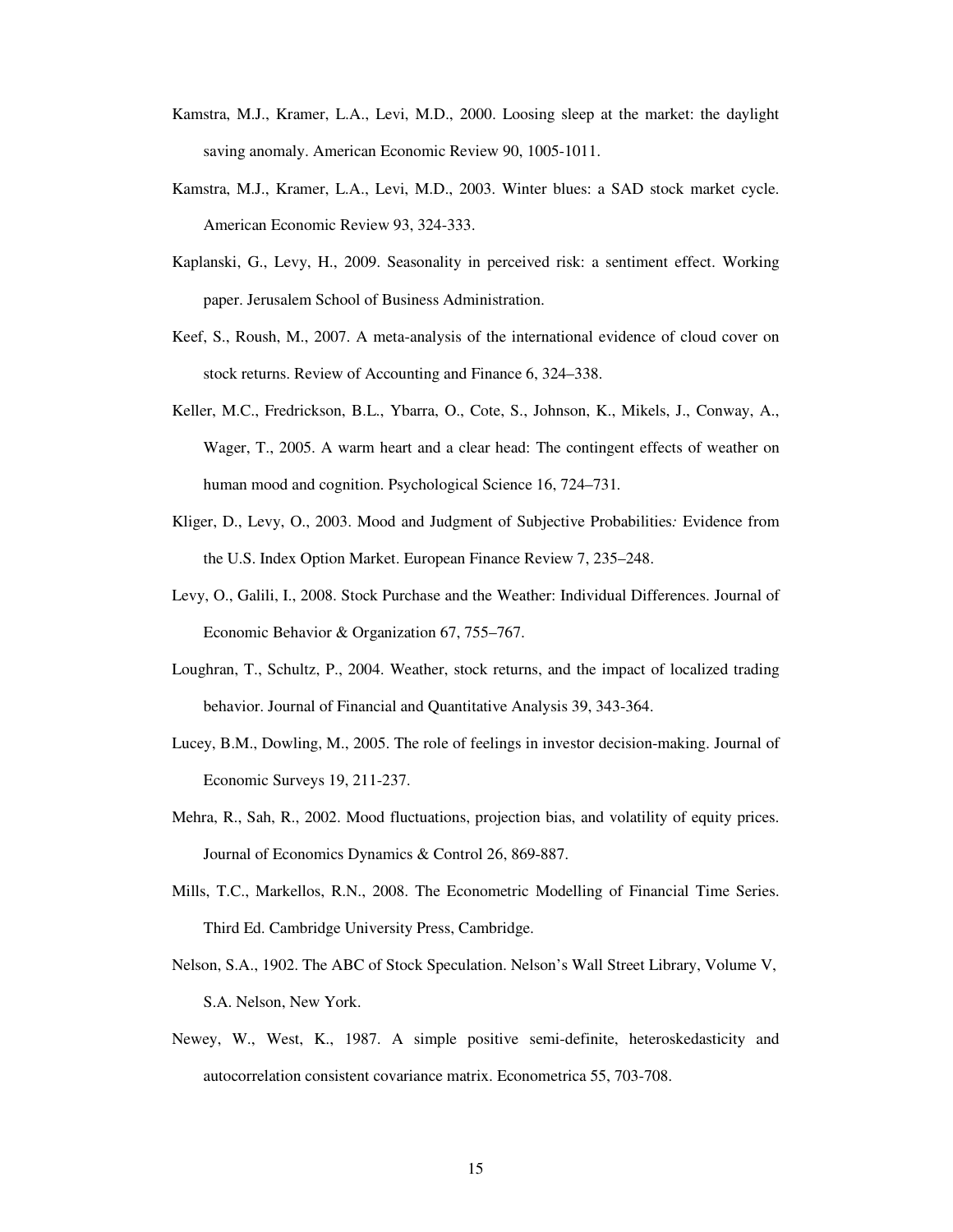- Parker, P.M., Tavassoli, N.T., 2000. Homeostasis and consumer behavior across cultures. International Journal of Research in Marketing 17, 33–53.
- Poon, S.H., Granger, C.W.J., 2003. Forecasting volatility in financial markets: a review. Journal of Economic Literature 41, 478–539.
- Saunders, E.M., 1993. Stock prices and Wall Street weather. American Economic Review 83, 1337-1345.
- Shalen, C., 1993. Volume, volatility, and the dispersion of beliefs. Review of Financial Studies 6, 405–434.
- Statman, M., Thorley, S., Vorkink, K., 2006. Investor overconfidence and trading volume. Review of Financial Studies 19, 1531–1565.
- Whaley, R.E., 1993. Derivatives on market volatility: hedging tools long overdue. Journal of Derivatives 1, 71-84.
- Wooldridge, J.M., 2002. Econometric analysis of cross section and panel data. MIT Press, Cambridge, Massachusetts.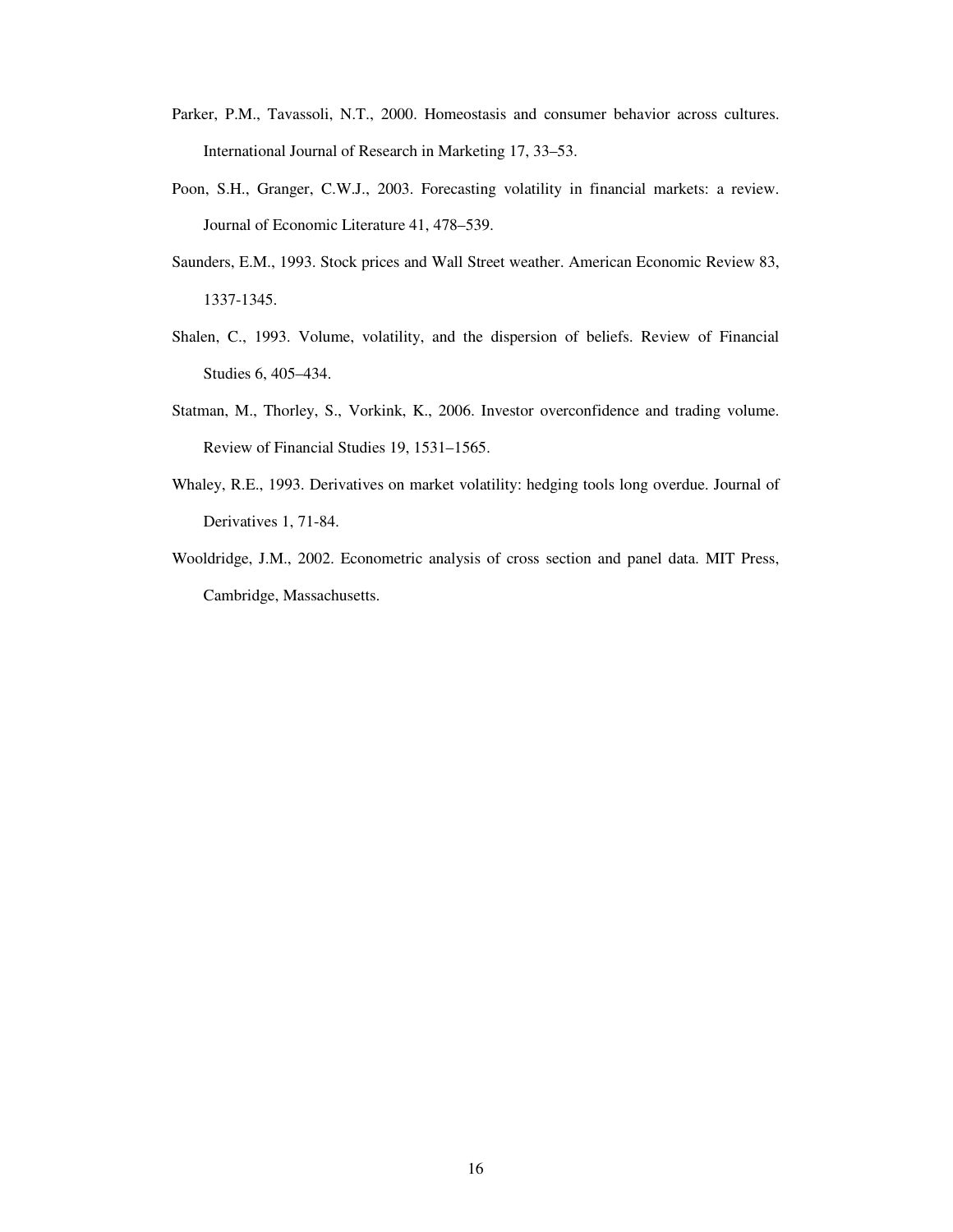| City                | <b>SAD</b> | <b>SKC</b> | <b>TEMP</b>           | <b>PRECIP</b> | <b>SAD</b> | <b>ISKC</b> | <b>TEMP</b> | <b>PRECIP</b> | <b>SAD</b> | $SKC^+$      | TEMP <sup>+</sup> | <b>PRECIP<sup>+</sup></b> | <b>SAD</b> | <b>SKC</b> | <b>TEMP</b> | <b>PRECIP</b>          |
|---------------------|------------|------------|-----------------------|---------------|------------|-------------|-------------|---------------|------------|--------------|-------------------|---------------------------|------------|------------|-------------|------------------------|
| Amsterdam           | $-0.0013$  | 0.0003     | $-0.0307$             | 0.0131        | $-0.0013$  | $-0.0032$   | $-0.0107$   | 0.0273        | $-0.0016$  | $-0.0425$    | 0.0120            | 0.0100                    | $-0.0014$  | $-0.0167$  | 0.0416      | 0.0072                 |
| Athens              | $-0.0168$  | $-0.0152$  | 0.0921                | 0.4046        | 0.0001     | $-0.0322$   | 0.1908      | $-0.1214$     | $-0.1287$  | $-0.2838$    | $-0.3466$         | $-0.3000$                 | $-0.004$   | $-0.1426$  | $-0.0411$   | $-0.0452$              |
| <b>Bangkok</b>      | $-0.9262$  | $-0.0858$  | $-0.3354$             | $-0.2719$     | $-1.0962$  | $-0.0858$   | $-0.2796$   | $-0.3775$     | $-0.0172$  | 0.1366       | $-0.1475$         | 0.0043                    | $-0.0023$  | $-0.0866$  | $-0.0298$   | $-0.0282$              |
| <b>Brussels</b>     | $-0.0336$  | $-0.0234$  | $-0.2053$             | 0.0326        | 0.0005     | $-0.0079$   | 0.0763      | 0.0129        | $-0.0005$  | 0.0022       | 0.0248            | $-0.0042$                 | $-0.0004$  | $-0.0348$  | 0.0257      | $-0.0112$ <sup>*</sup> |
| <b>Buenos Aires</b> | $-0.0520$  | 0.0073     | 1.0727                | 0.2690        | $-1.3218$  | $-0.1919$   | $-1.7288$   | $-0.5463$     | $-1.1284$  | 0.6392       | -1.6592           | 9.3083                    | $-1.0584$  | $-6.0919$  | $-3.4042$   | $-0.8313$              |
| Copenhagen          | 0.0020     | $-0.0099$  | 0.0336                | 0.0002        | 0.0019     | $-0.0025$   | 0.0004      | 0.0003        | 0.0019     | $-0.0045$    | 0.0086            | 0.0341                    | 0.0017     | 0.0192     | 0.0257      | $0.0289$ <sup>*</sup>  |
| Dublin              | 0.0032     | 0.0059     | $-0.0062$             | $-0.1156$     | 0.0003     | 0.0435      | $-0.2460$   | $-0.0997$     | 0.0039     | 0.0119       | 0.0411            | $-0.0573$                 | 0.0025     | 0.0894     | $-0.0923$   | $-0.0649$              |
| Helsinki            | 0.0031     | 0.0130     | $-0.0203$             | 0.1819        | 0.0028     | 0.0091      | 0.0342      | 0.2291        | 0.0007     | $-0.0177$    | 0.0364            | 0.1273                    | 0.0052     | $-0.0243$  | $-0.0802$   | 0.0097                 |
| Istanbul            | $-0.0486$  | 0.0168     | $-0.1617$             | $-0.0725$     | $-0.0126$  | $-0.0200$   | 0.0521      | $-0.1322$     | $-0.0105$  | 0.0081       | 0.1039            | $-0.0297$                 | $-0.0192$  | 0.0202     | 0.0961      | $-0.0230$              |
| Johannesburg        | $-0.0332$  | $-0.0206$  | 0.0942                | $-0.0769$     | $-0.0410$  | $-0.0346$   | 0.1275      | $-0.0364$     | $-0.0421$  | 0.0456       | 0.0493            | $-0.1682$                 | -0.0162    | 0.1573     | 0.0124      | $-0.0310$              |
| Kuala Lumpur        | $-0.1290$  | $-0.1285$  | 0.7736                | 0.0890        | $-0.2400$  | 0.1302      | $-0.3238$   | 0.0605        | $-0.3412$  | 0.0762       | 0.0644            | 0.1560                    | $-0.4812$  | 0.0696     | $-0.1221$   | $-0.0870$              |
| London              | 0.0010     | 0.0136     | $-0.1047$             | $-0.0632$     | 0.0009     | 0.0089      | $-0.0689$   | 0.0515        | 0.0007     | $-0.0053$    | 0.0156            | 0.0123                    | 0.0004     | 0.0288     | 0.0348      | $0.0120^{\dagger}$     |
| Madrid              | 0.0084     | $-0.0073$  | 0.0913                | $-0.3324$     | 0.0091     | $-0.0005$   | 0.0852      | $-0.0122$     | 0.0069     | 0.0101       | 0.0897            | $-0.0606$                 | 0.0066     | 0.0332     | $-0.0694$   | $-0.0049$              |
| Manila              | $-0.3335$  | 0.1446     | 0.0899                | $-0.7232$     | $-0.1188$  | $-0.1122$   | 0.7654      | $-0.4327$     | 0.0459     | 0.0033       | 0.4351            | $-0.0764$                 | 0.0783     | $-0.2460$  | 0.0120      | $-0.0986$ <sup>*</sup> |
| Milan               | 0.0006     | 0.0090     | 0.0729                | 0.0237        | 0.0007     | $-0.0075$   | 0.0836      | $-0.0226$     | 0.0005     | $-0.0230$    | 0.0060            | $-0.0333$                 | 0.0015     | $-0.0427$  | $-0.1092$   | 0.0147                 |
| New York            | 0.0008     | $-0.0006$  | 0.0090                | 0.0292        | 0.0008     | 0.0025      | $-0.0049$   | $-0.0045$     | 0.0014     | 0.0042       | $-0.0127$         | 0.0306                    | 0.0009     | 0.0193     | $-0.0053$   | $-0.0034$              |
| Oslo                | 0.0069     | 0.0120     | $-0.0306$             | 0.0346        | 0.0065     | 0.0137      | $-0.0557$   | 0.0845        | 0.0067     | $-0.0408$    | 0.0554            | 0.0397                    | 0.0094     | $-0.0379$  | $-0.0565$   | 0.0224                 |
| Paris               | 0.0029     | 0.0019     | 0.0281                | $-0.1195$     | 0.0032     | $-0.0090$   | 0.0717      | 0.0472        | 0.0019     | $-0.0109$    | 0.0075            | 0.0208                    | 0.0016     | $-0.0208$  | 0.0444      | 0.0115                 |
| Rio de Janeiro      | $-0.1882$  | $-0.0833$  | 0.2460                | $-2.6280$     | $-3.0451$  | $-0.5208$   | $-1.5970$   | $-11.8309$    | $-1.3841$  | $-0.2764$    | $-0.0333$         | $-3.8580$                 | $-1.0722$  | 1.1492     | $-1.7443$   | $-2.7482$              |
| Santiago            | $-0.0050$  | $-0.0064$  | $0.0279$ <sup>†</sup> | 0.0589        | $-0.0060$  | $-0.0015$   | 0.0152      | 0.0074        | $-0.0064$  | $-0.0116$    | 0.0235            | 0.0156                    | $-0.0072$  | 0.0103     | $-0.0112$   | 0.0143                 |
| Singapore           | $-0.9300$  | $-0.0115$  | 0.1542                | $-0.0357$     | $-0.6851$  | $-0.0413$   | 0.2526      | $-0.0253$     | $-0.6621$  | $0.0370^{3}$ | 0.0761            | $-0.1126$                 | $-0.4578$  | 0.0160     | $-0.0013$   | $-0.1033$              |
| Stockholm           | 0.0079     | $-0.0067$  | $-0.0411$             | 0.1409        | 0.0073     | 0.0059      | $-0.0893$   | 0.0712        | 0.0074     | 0.0226       | $-0.0236$         | 0.0583                    | 0.0076     | 0.0820     | 0.0161      | 0.0404                 |
| Sydney              | $-0.0085$  | $-0.0111$  | 0.0614                | 0.0244        | $-0.0074$  | 0.0042      | 0.0214      | $-0.0371$     | $-0.0048$  | 0.0018       | 0.0692            | $-0.0184$                 | $-0.0097$  | 0.0516     | $-0.0360$   | $-0.0191$              |
| Taipei              | 0.0090     | 0.0001     | 0.0091                | 0.3505        | 0.0205     | 0.0050      | 0.0130      | 0.1665        | $-0.6358$  | $-0.8704$    | $-0.9583$         | $-1.0975$                 | 0.0231     | $-0.0193$  | 0.0521      | 0.1154                 |
| Vienna              | $-0.0524$  | $-0.0337$  | $-0.1679$             | $-0.3318$     | $-0.0981$  | $-0.0212$   | $-0.0903$   | $-0.4843$     | $-0.0321$  | $-0.1731$    | $-0.1687$         | $-0.2917$                 | $-0.0004$  | 0.0267     | 0.0085      | 0.0052                 |
| Zurich              | $-0.0099$  | $-0.0263$  | $-0.1464$             | $-0.0355$     | 0.0016     | $-0.0410$   | $-0.0474$   | $-0.0424$     | 0.0083     | 0.0214       | $-0.0286$         | $-0.0618$                 | 0.0055     | $-0.0080$  | $-0.0189$   | $-0.0516$ <sup>*</sup> |

**Table 1.** Weather and environmental variable coefficient estimation results for GJR-GARCH (1,1) models

Note: A star (dagger) denotes statistical significance of a coefficient at the 95% (90%) level using a two-tailed test.